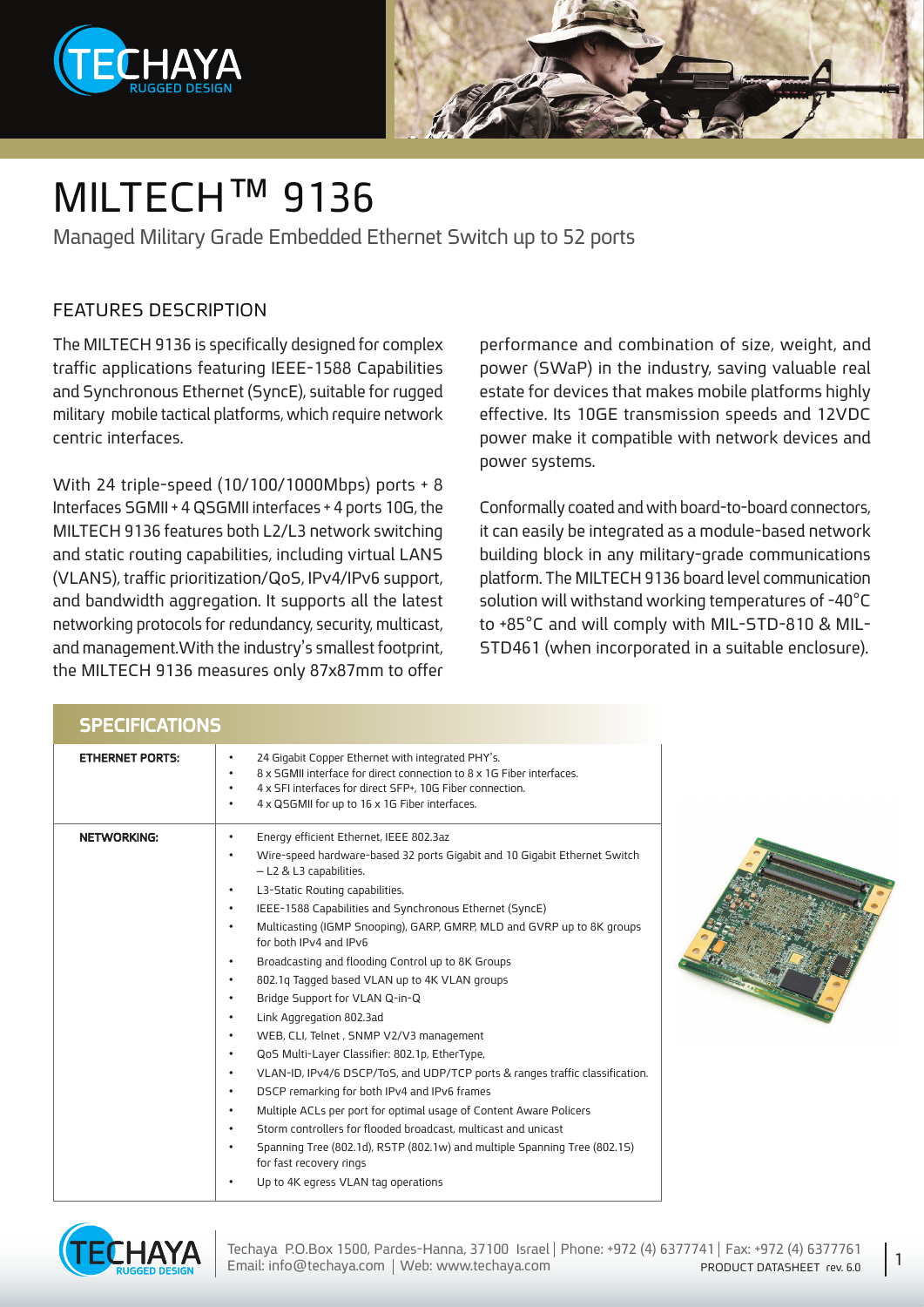



# MILTECH<sup>™</sup> 9136

Managed Military Grade Embedded Ethernet Switch up to 52 ports

| <b>SPECIFICATIONS</b>                            |                                                                                                                                                                                                                                                                                                                                                                                                                                                                                                                                                                                                                                                                                                   |
|--------------------------------------------------|---------------------------------------------------------------------------------------------------------------------------------------------------------------------------------------------------------------------------------------------------------------------------------------------------------------------------------------------------------------------------------------------------------------------------------------------------------------------------------------------------------------------------------------------------------------------------------------------------------------------------------------------------------------------------------------------------|
| <b>NETWORKING:</b><br><b>Quality of Service:</b> | QoS Multi-Layer Classifier: 802.1p, EtherType,<br>$\bullet$<br>VLAN-ID, IPv4/6 DSCP/ToS, and UDP/TCP ports & ranges traffic classification.<br>Per port WFQ and Strict Queuing scheduling<br>$\bullet$<br>DSCP remarking for both IPv4 and IPv6 frames<br>$\bullet$<br>Ingress policer and ingress shaper per port with 500Kbps granularity<br>$\bullet$<br>Egress shaper per port with 500Kbps granularity<br>Full-duplex flow control (IEEE802.3X) and half-duplex backpressure<br>$\bullet$                                                                                                                                                                                                    |
| Security:                                        | Security via Radius Authentication 802.1x, Port / MAC access control<br>$\bullet$<br>Port Security<br>$\bullet$<br>Per port ingress and egress port mirroring<br>$\bullet$<br>Mirroring per VLAN<br>$\bullet$<br>Private VLAN support per VLAN (Isolated and Promiscuous ports)<br>$\bullet$<br>Advanced ACL through hardware based match patterns<br>$\bullet$<br>Content Aware Policers for generic MAC, ARP, IPv4, IPv6 protocols<br>$\bullet$<br>Content Aware Policers actions are permit/deny, police, count<br>$\bullet$<br>Multiple ACLs per port for optimal usage of Content Aware Policers<br>$\bullet$<br>Storm controllers for flooded broadcast, multicast and unicast<br>$\bullet$ |
| <b>CONNECTORS:</b>                               | 2 Board to board connector: TE P/N: 3-1827231-6<br>$\bullet$<br>Per port LED indication (Link/Act, Speed) via serial GPIO<br>$\bullet$                                                                                                                                                                                                                                                                                                                                                                                                                                                                                                                                                            |
| <b>STANDARDS:</b>                                | MIL-STD-461E   MIL-STD-810F GM   IP67. When encorporated in a suitable enclouser                                                                                                                                                                                                                                                                                                                                                                                                                                                                                                                                                                                                                  |



2